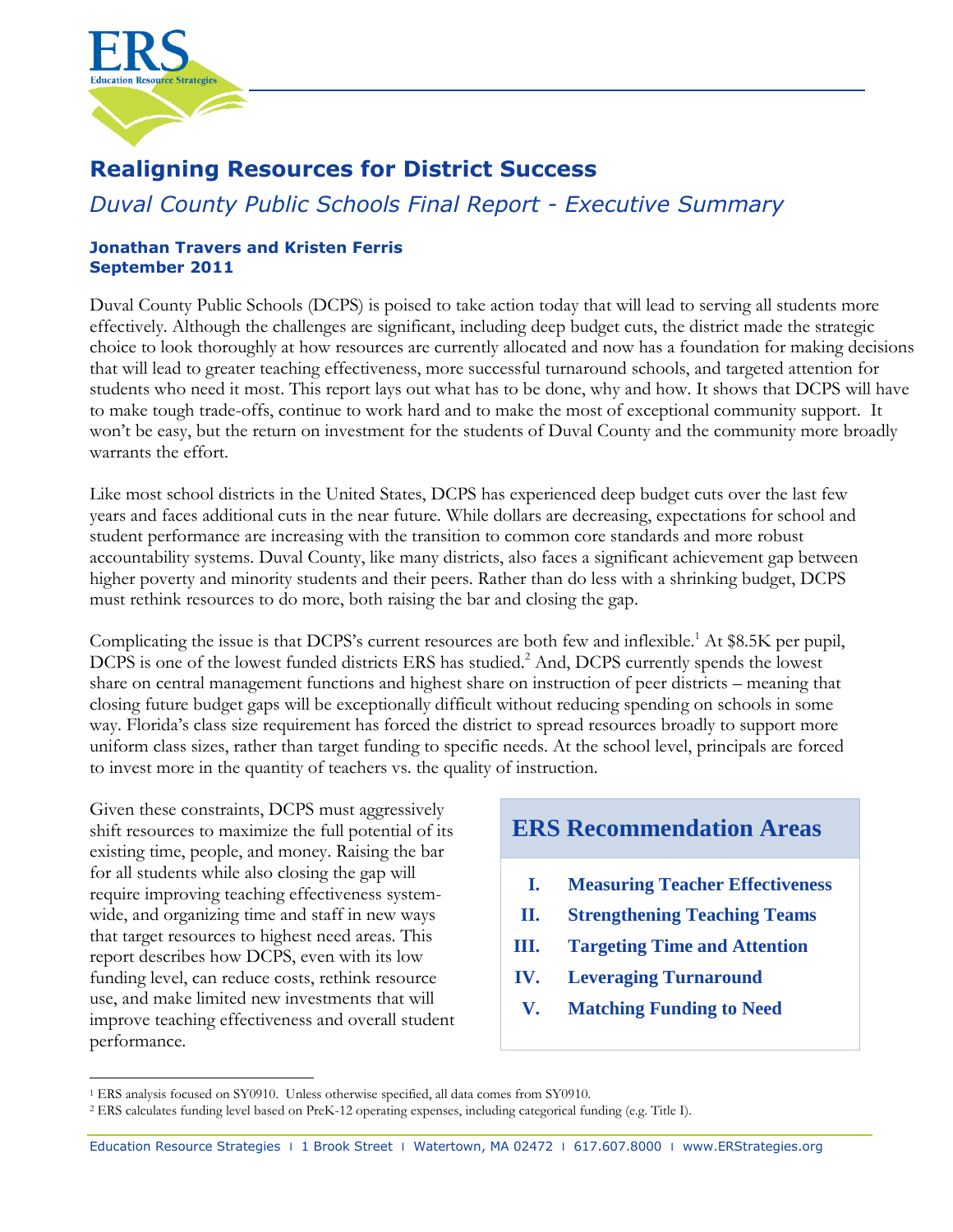#### **I. Measuring Teacher Effectiveness:** Launch leadership development effort to support implementation of new evaluation system, which will then inform hiring, assignment, professional development, career growth and compensation.

The quality of teaching students receive is the single most important school-based factor in whether, how, and how much they will learn.<sup>3</sup> To provide the foundation to ensure that every student has an effective teacher, DCPS must first measure teaching effectiveness accurately. In accordance with Senate Bill 736, DCPS has rolled out a new teacher evaluation tool for the 2011-2012 school year that is a significant improvement upon the previous tool. The district must use this redesign as an opportunity to transform teacher evaluation from a compliance-driven activity used solely for punitive actions to a tool used to raise the bar for teacher effectiveness and drive meaningful improvements in practice. And while transforming the evaluation process will require significant upfront investment in school leadership and other resources, the cost is minimal when compared to the opportunity it creates for the district to restructure human capital resources more effectively. Over the coming years, DCPS can use new effectiveness information to improve its teacher pipeline, better target professional development to teacher need, and ensure compensation resources support district priorities and teacher excellence.

#### **II. Strengthening Teaching Teams:** Build highly effective teaching teams that collaborate regularly with expert support by bringing together pieces of DCPS's current >\$100 million investment in instructional support.

Organizing teachers into diverse teams that work together with an instructional expert to analyze data and adjust instruction is another important way to improve teaching effectiveness. DCPS already spends over \$100 million on school-based instructional support; these resources must be brought together to better support highly effective teaching teams. The first steps toward this will be to ensure the teacher contract supports using time for team collaboration, and to build a clear model for how collaborative time should be used. In addition, principals will need support around making more strategic team assignments. Finally, DCPS should utilize existing high-performing teachers as experts to support team collaboration. This will require creating a formal teacher leader role with pay commensurate with increased responsibility. Pay should be funded initially from community resources, and over time from a restructured compensation system. Overall, DCPS can significantly advance teaching effectiveness by strengthening teaching teams primarily through better use of existing resources; no new investment is required over the long term.

### **III. Targeting Time and Attention:** Improve individualization of instruction by scheduling students more flexibly and aligning interventions.

High-performing schools organize resources school-wide through schedules and staffing plans that target additional time and individual attention to those students who need it most and to highest priority subject areas. Making the most of student time and staffing is essential since DCPS students spend less total time in school than other ERS partner districts and schools have fewer staff per student. To do so, DCPS must better differentiate group size, teacher loads (the total number of unique students for which a teacher has instructional responsibility), time, and instructional programs. By offsetting targeted reductions in group sizes and teacher loads in highest need areas with increases in elementary resource and secondary non-core class sizes, schools can increase targeted individual attention within existing resource levels. To better maximize available time, DCPS should improve and expand existing interventions targeting higher needs students. Action is needed to improve the fidelity of existing interventions, expand the menu of interventions available, and provide mechanisms for teacher communication and information-sharing to increase alignment across interventions that a student receives.

 $\overline{a}$ 

<sup>3</sup> Hanushek, E.A. & Rivkin, S.G. (2010). "Generalizations About Using Value-Added Measures of Teaching Quality." *American Economic Review,* 100(2). pp. 267-271.